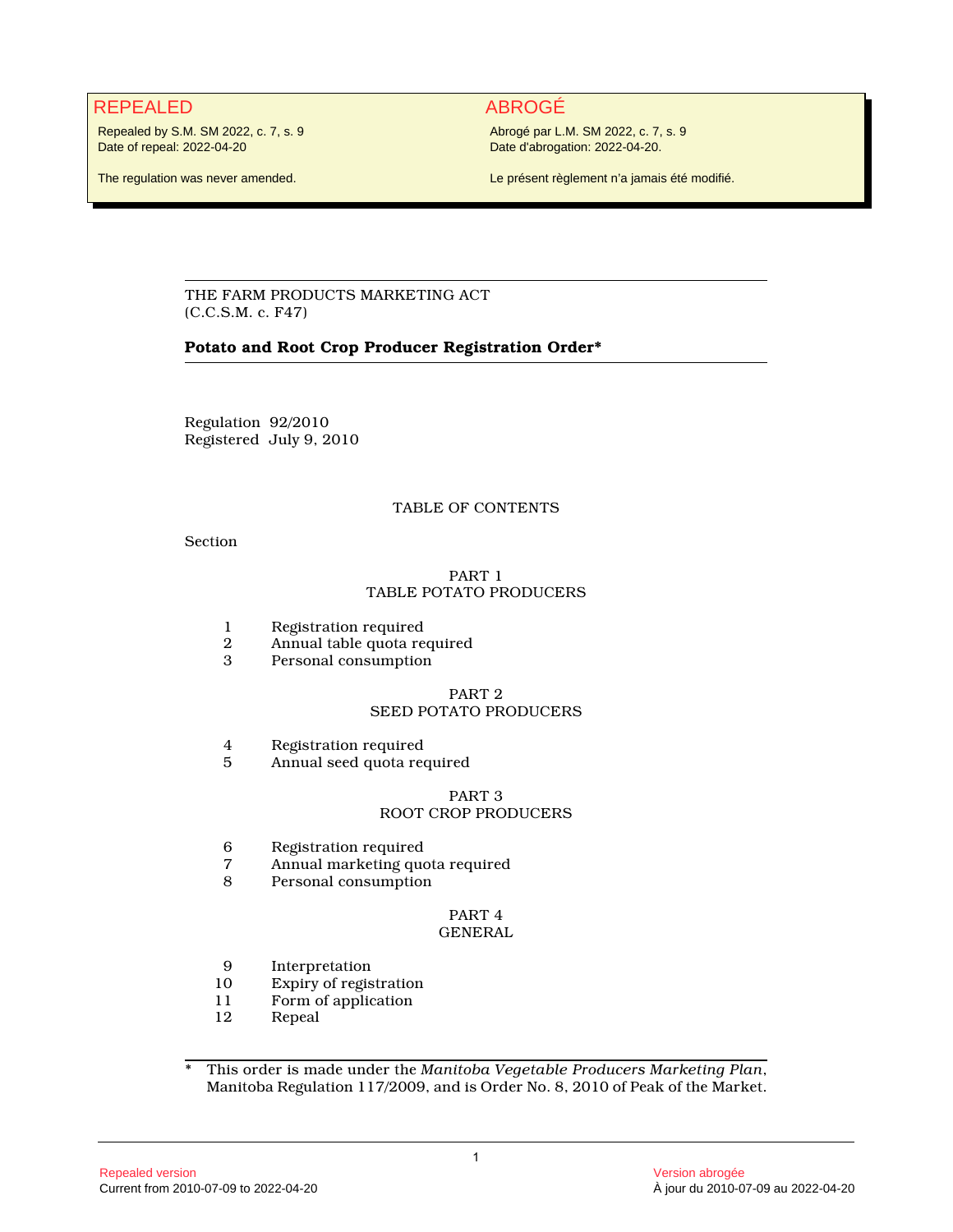## PART 1

# TABLE POTATO PRODUCERS

## **Registration required**

**1** No person shall engage in the production or in the marketing of table potatoes in Manitoba unless such person is registered with this board at that time as a table potato producer.

# **Annual table quota required**

**2** No person shall be entitled to be registered as a table potato producer unless such person has been allocated, or is entitled to be allocated, an annual table quota by this board.

# **Personal consumption**

**3** Section 1 does not apply to an individual if all of the potatoes produced by such individual are consumed by that individual and the members of that individual's immediate family.

# PART 2

# SEED POTATO PRODUCERS

# **Registration required**

**4** No person shall engage in the production or in the marketing of seed potatoes in Manitoba unless such person is registered with this board at that time as a seed potato producer.

#### **Annual seed quota required**

**5** No person shall be entitled to be registered as a seed potato producer unless such person has been allocated, or is entitled to be allocated, an annual seed quota by this board.

#### PART 3

# ROOT CROP PRODUCERS

# **Registration required**

**6** No person shall engage in the production or in the marketing of a type of root crop in Manitoba unless such person is registered with this board at that time as a root crop producer of that type.

#### **Annual marketing quota required**

**7** No person shall be entitled to be registered as a root crop producer of a type unless such person has been allocated, or is entitled to be allocated, an annual marketing quota for that type of root crop by this board.